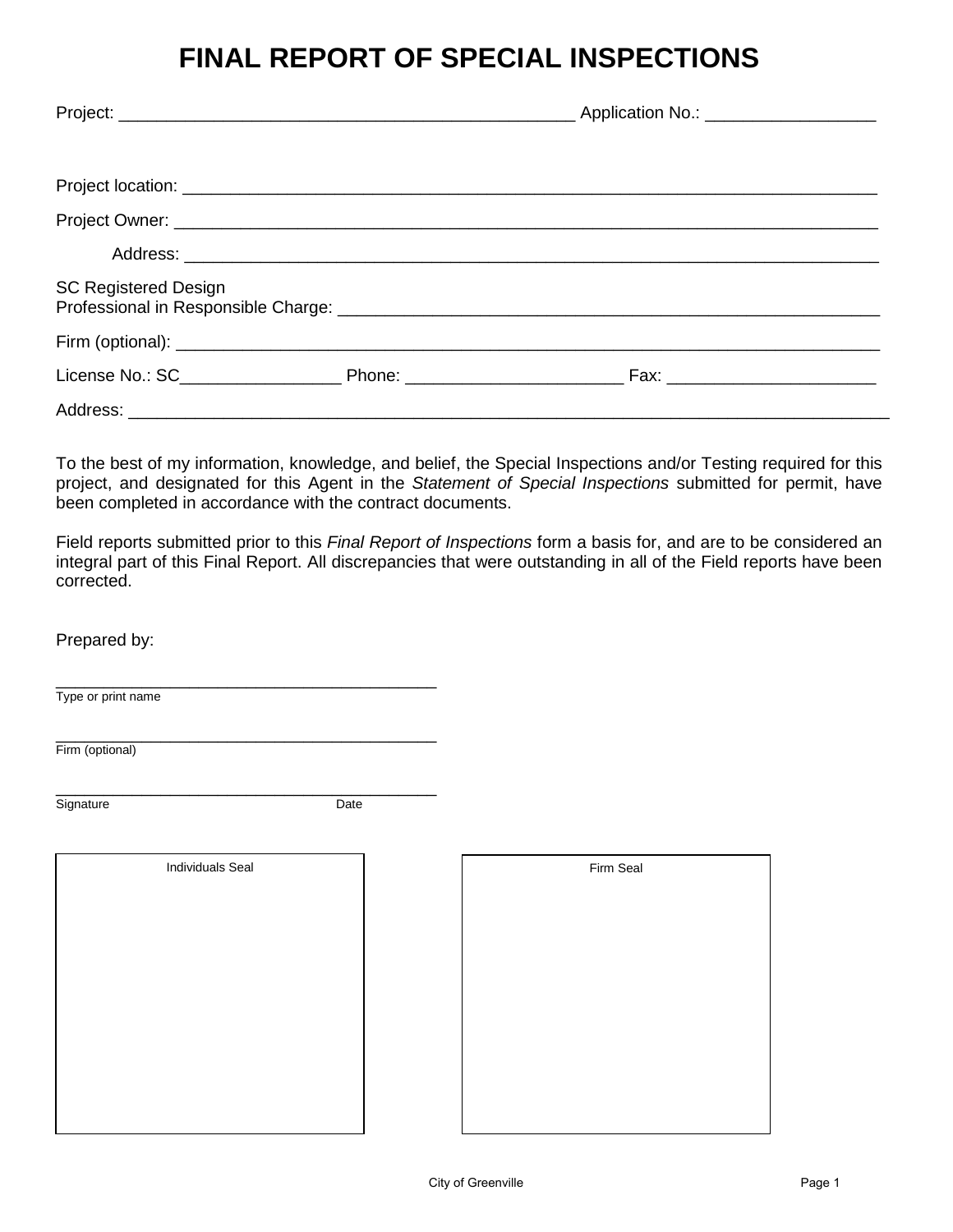# **SCDLLR QUALIFICATION REQUIREMENTS FOR SPECIAL INSPECTORS**

Any individual offering to perform special inspections or testing shall submit a registration or license issued by the South Carolina Building Codes Council, the South Carolina Board of Architectural Examiners or the South Carolina Board of Professional Engineers and Land Surveyors, for approval by the building official.

Except for professional engineers and architects registered in the State of South Carolina, special inspectors shall meet the following criteria. Work experience shall be related to the field for which the inspector is being qualified and may be obtained by for an engineering firm specializing in the field in which registration is being sought.

An individual shall meet a minimum of one of the requirements identified bellow, for each category in which approval is sought.

# **Reinforced Concrete (RC)**

**(A)** Current International Code Council (ICC) Reinforced Concrete Special Inspector, or, **(B)** Engineer in Training (EIT) with one year related experience under supervision of a Licensed PE

# **Prestressed Concrete (PC)**

### **Pretension Tendons (PC1)**

**(A)** Current ICC Prestressed Concrete Special Inspector Certification **(B)** EIT with one year related experience including plan reading under supervision of a Licensed PE

### **Post-Tension Tendons (PC2)**

**(A)** Current Post-Tensioning Institute (PTI) Certification Level 1

# **Post-Tension Slabs-on-Ground (PTS)**

**(A)** Current PTI Certification Level 1

### **Welding (SW)**

**(A)** Current American Welding Society (AWS) Certified Welding Inspector

**(B)** Current Canadian Welding Bureau Certified Welding Inspector

### **Nondestructive Testing of Welds (SN)**

**(A)** Current Nondestructive Testing Level II and/or Level III (MT, PT & UT)

(1) The applicant must be Level II certified by the American Society of Nondestructive Testing (ASNT) to perform Magnetic Particle Testing (MT) Liquid Penetrant Testing (PT) and Ultrasonic Testing (UT), or (2) The applicant must be Level II certified by an ASNT Level III examiner to perform MT, PT and UT.

The Level III examiner shall be certified by ASNT and must submit a copy of his certification with the Level II certification.

### **High-Strength Bolting/ Steel Frame (SS)**

**(A)** Current ICC Structural Steel and Bolting Special Inspector

### **Structural Masonry (SM)**

**(A)** EIT with one year related experience including plan reading under supervision of a Licensed PE

**(B)** Current ICC Structural Masonry Special Inspection

### **Sprayed Fire-Resistant Materials (FP)**

**(A)** Current ICC Spray-Applied Fireproofing Special Inspector